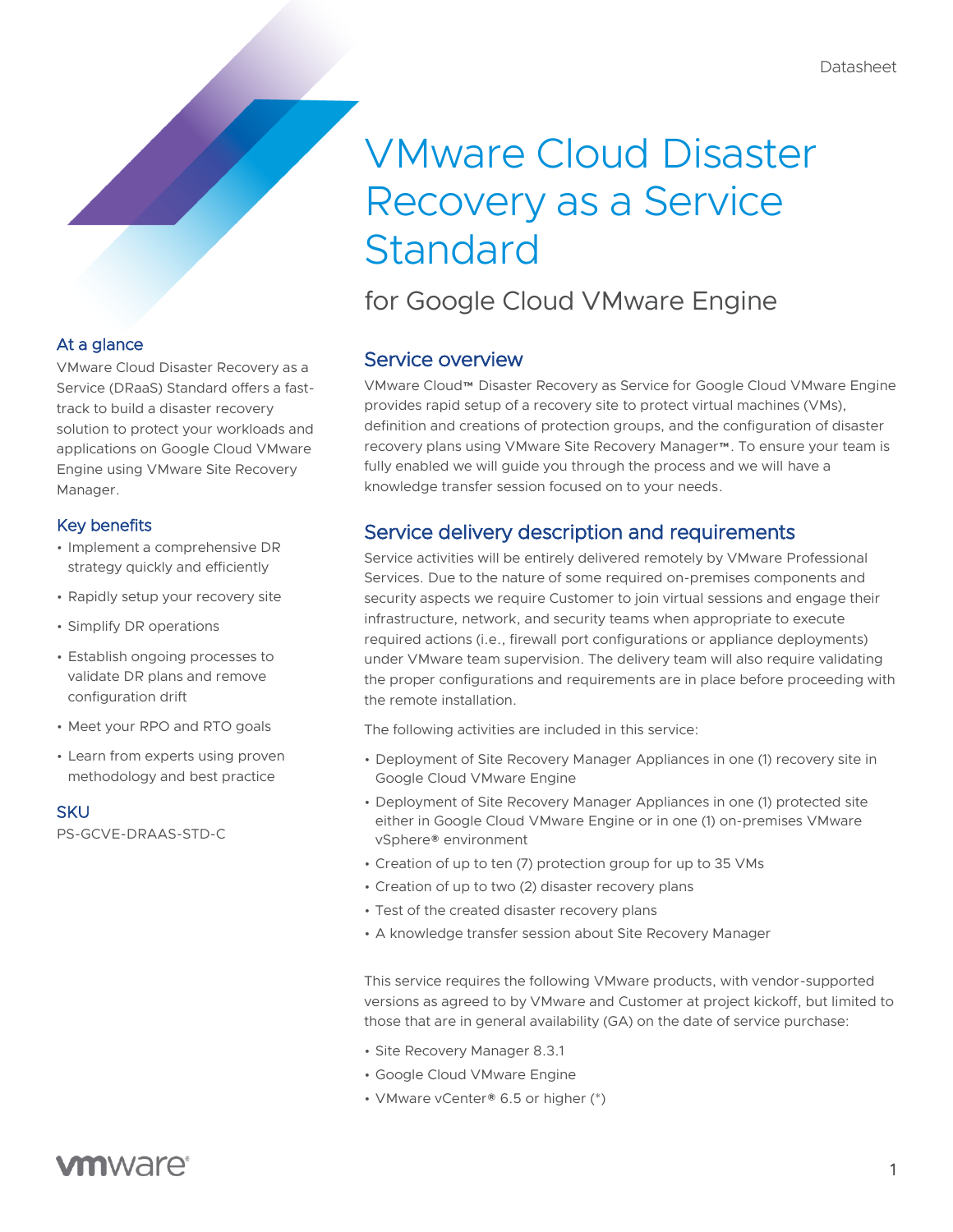(\*) Note: Please check the VMware products requirements and interoperability matrix links in the Appendix.

## Project scope

This service contributes to the development of the following capabilities:

- Replicate and protect workloads into Google Cloud VMware Engine
- Recover from data center outages

A specific set of scope parameters are defined in the following tables:

| <b>VMware Site Recovery Manager</b>                                                        |                                   |                                                                                                                                                                                           |  |
|--------------------------------------------------------------------------------------------|-----------------------------------|-------------------------------------------------------------------------------------------------------------------------------------------------------------------------------------------|--|
| Specification                                                                              | Parameters                        | Description                                                                                                                                                                               |  |
| Site Recovery<br>Manager for<br>Google Cloud<br><b>VMware Engine</b>                       | Up to one $(1)$<br>recovery site  | Site Recovery Manager for<br>hyperscalers license is required to<br>configure Google Cloud VMware<br>Engine as the recovery site.                                                         |  |
| <b>Site Recovery</b><br>Manager on-<br>premises or<br>Google Cloud<br><b>VMware Engine</b> | Up to one $(1)$<br>protected site | Google Cloud VMware Engine or on-<br>premises components: one (1)<br>vSphere replication appliance and<br>one (1) Site Recovery Manager<br>appliance deployed in Customer<br>environment. |  |
| Protection groups                                                                          | Up to seven (7)                   | Site Recovery Manager protection<br>group(s) configured.                                                                                                                                  |  |
| Recovery plans                                                                             | Up to two $(2)$                   | Site Recovery Manager Recovery<br>plan(s) configured.                                                                                                                                     |  |
| Recovery plan<br>testing and<br>cleanup                                                    | Up to two $(2)$                   | The test and cleanup for a recovery<br>plan consisting of no more than ten<br>(10) VMs with each VM no larger than<br>40GB.                                                               |  |

| <b>Protected workloads</b> |                        |                                                     |  |  |
|----------------------------|------------------------|-----------------------------------------------------|--|--|
| Specification              | Parameters             | Description                                         |  |  |
| Protection groups          | Up to seven (7)        | Protection groups to be<br>designed and configured. |  |  |
| VMs protected              | Up to thirty-five (35) | VMs to be protected.                                |  |  |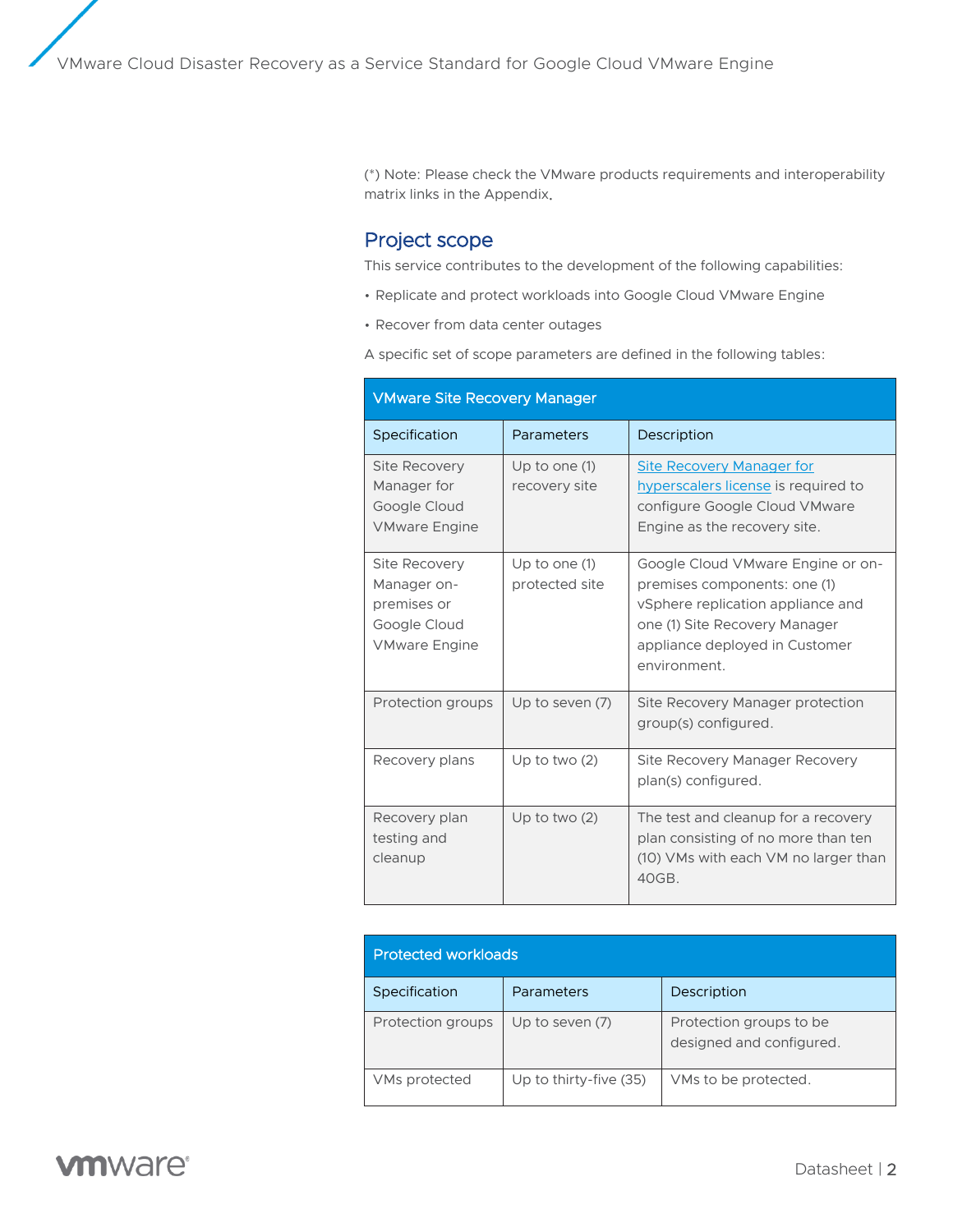### Out of scope

The following are out of scope items for this service.

#### General

- Installation and configuration of custom or third-party applications and operating systems on deployed virtual machines
- Operating system administration including the operating system itself or any operating system features or components
- Management of change to virtual machines, operating systems, custom or third-party applications, databases, and administration of general network changes within Customer control
- Remediation work associated with any problems resulting from the content, completeness, accuracy, and consistency of any data, materials, or information supplied by Customer
- Installation or configuration of VMware products not included in the scope of this document
- Installation and configuration of third-party software or other technical services that are not applicable to VMware components
- Installation and configuration of Customer-signed certificates
- Customer solution training other than the defined knowledge transfer session

#### Google Cloud VMware Engine

- Creation of the private cloud in Google Cloud VMware Engine
- Creation and configuration of additional SDDC(s) and clusters
- VPNs and network connectivity configurations
- Creation of user roles and groups
- Creation of local accounts
- Configuration of LDAP/Active Directory sources
- Creation of networking segments, VPNs, and additional firewall rules not defined by the specific service scope
- Design or configuration of interconnectivity between different SDDCs or other native cloud services

#### Site Recovery Manager

- Configuration of on-premises networking and firewall components
- Protection of VMs created by vSphere vApp(s)
- Protection of fault tolerant VMs
- Protection of VMs with shared disks
- Replication using array-based, VVOLs, and storage policy protection groups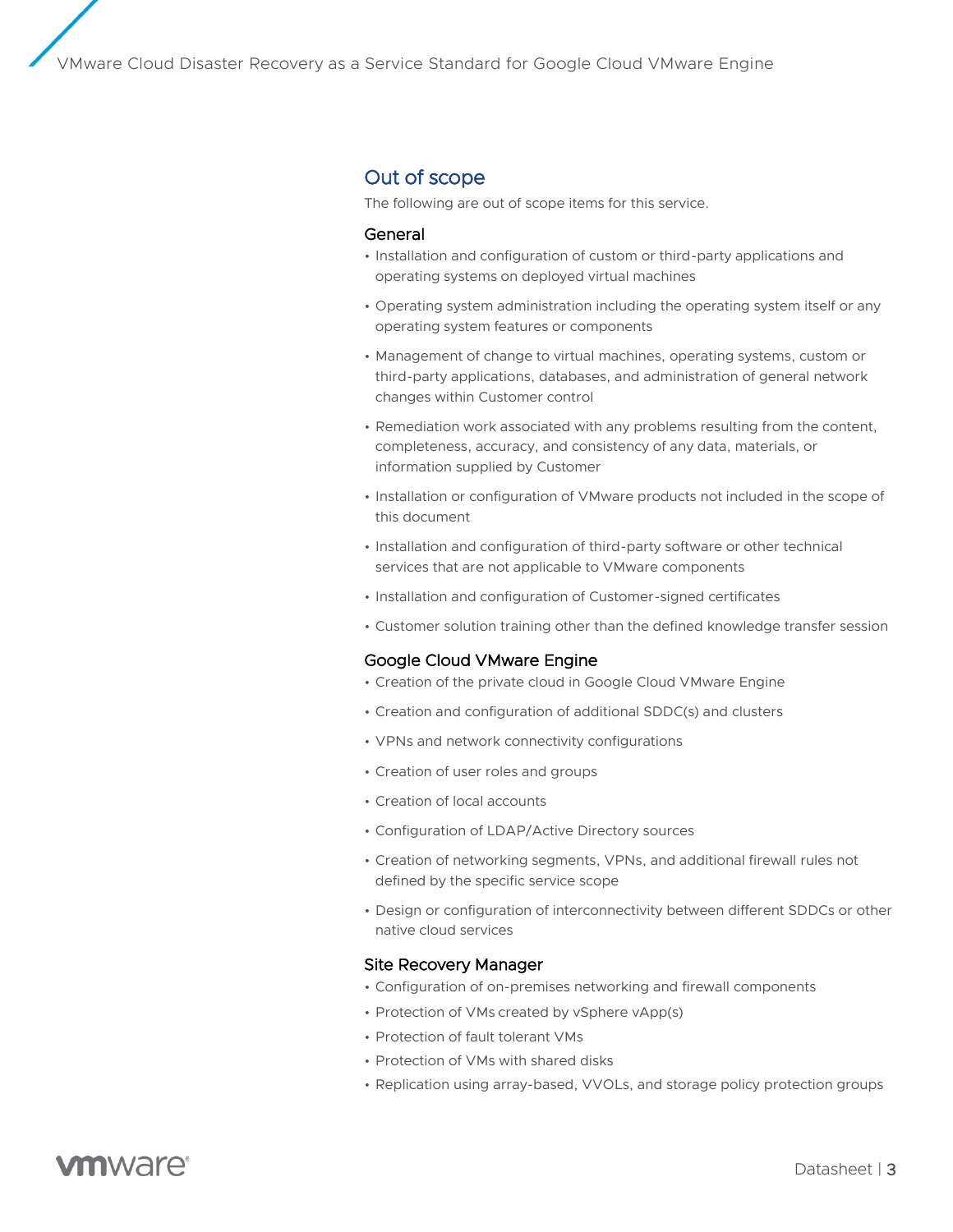## Estimated schedule

VMware estimates that the duration of this project will not exceed 3 weeks. VMware will operate according to a schedule agreed to by both parties. Typically, services are performed during normal business hours and workdays (weekdays and non-holidays).

## Project activities

#### Phase 1: initiate

VMware hosts a project initiation call with key Customer and VMware stakeholders.

Topics to be discussed include:

- Project business drivers, scope, and objectives
- Project deadlines, timelines, scheduling, and logistics
- Identification of key Customer team members who VMware will work with to accomplish the tasks defined in this datasheet
- Technology prerequisites necessary for a successful project, including review of the service checklist for the VMware solution
- Confirmation of team members and contact details will be exchanged to schedule the project kickoff meeting

Deliverables include:

• Initial pre-engagement call

#### Phase 2: plan

VMware leads a project kickoff meeting with Customer to assess prerequisite completion readiness, review the VMware architecture, and confirm project milestone dates.

#### The objectives of the meeting are as follows:

- Introducing the VMware team, roles, and responsibilities
- Describing the project goals, phases, and key dates
- Explaining the expected project results and deliverables
- Agreeing on communication and reporting process
- Validating the project expectations and clarifying roles and responsibilities

After Customer and VMware agree on project expectations, the VMware project manager and the Customer project manager work together on the detailed project plan.

#### Deliverables include:

- Project kickoff meeting minutes
- Site Recovery Manager presentation
- Collected list of VMs to be protected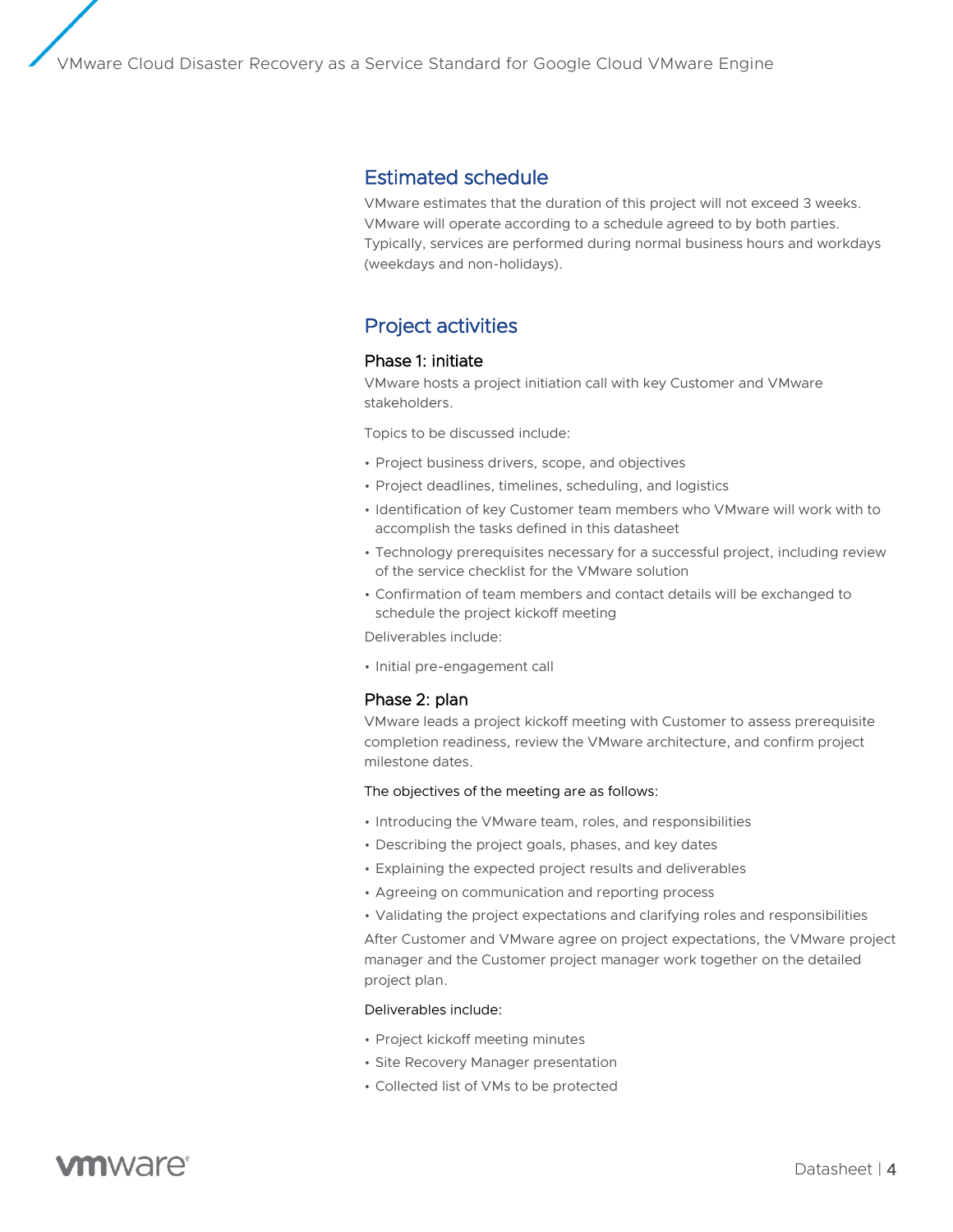#### Phase 3: execute

The key activities for this phase are organized into Deploy and Knowledge Transfer subphases.

In the Deploy subphase VMware deploys, documents, and validates the technology components according to the specifics. VMware does the following:

- Installs and configures the VMware technologies according to the specifications
- Finalizes the configuration workbook
- Review and validation of the VMs to be protected
- Creation of protection group(s)
- Creation of recovery plan(s) for Site Recovery Manager
- testing activities for the recovery plan(s)

Deliverables include:

- Solution specification workbook
- Solution verification workbook
- Knowledge transfer workshops up to two (4) hours

#### Phase 4: close

VMware conducts a closure meeting of up to two (2) hours with the Customer covering project status, reviewing completions, next steps and how to engage with VMware support going forward.